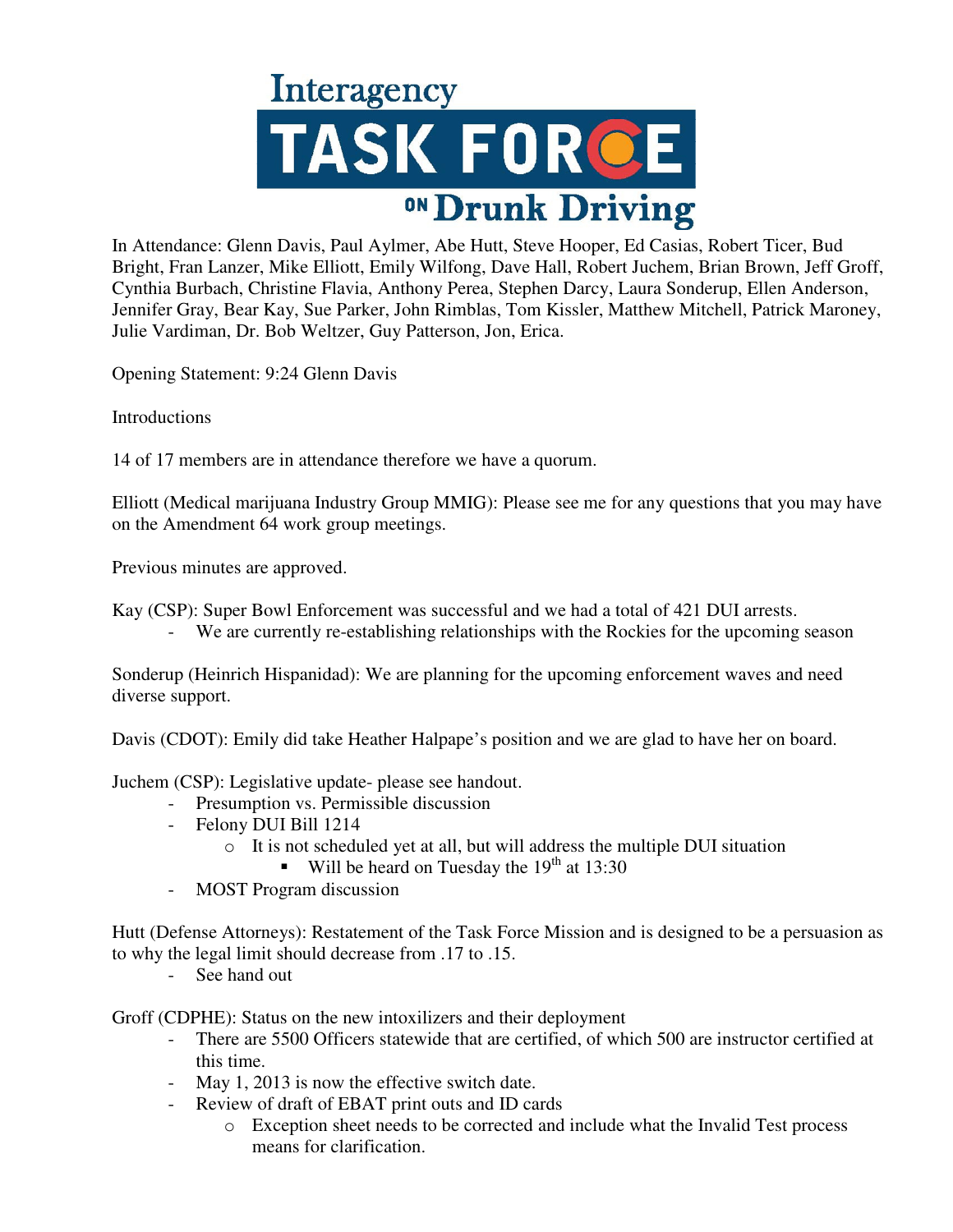Maroney(DOR): DOR Presentation of the new Website.

- www.colorado.gov/eudl
	- o Minors In Possession
		- **Information entered can be downloaded into a spreadsheet**
		- You won't see dual entries
	- o Search Compliance Check Records
		- Will include information such as business name and type of license
	- o Submit Anonymous Tips

Erica (Alcoholics Anonymous A.A.): Presentation

- What is A.A. and how can they help
	- o www.coloradoaa.org
	- o www.aa.org
		- **Erica's personal Cell 303-956-3034**
- ALANON- 303-321-8788

## Davis: Bylaws

- They just need to be updated to add the new positions
- Bylaws will be available at the next meeting as motion seconded by Judge Casias
- Davis recognizes Chief Ticer as Chair
	- o All 14 voting members are in agreement
- Falvia and Burcbach nominate Davis as Vice Chair
	- o All 14 voting members are in agreement

\*\*\*\*Chief Ticer is now Chair and Glenn Davis is Vice-Chair\*\*\*\*

Davis: We have an opening for the Alcoholic Beverage Manufacturers

- We can open up to local distilleries and wineries
	- o Brewers Association
	- o Doug Caskey
- We have an opening for the person Under the Age of 24
	- o Needs to attend a secondary or post-secondary school.
- Adding a Marijuana Industry group representative
	- o The statute does not address this, therefore we cannot have a Marijuana Industry group representative on the board

Elliott: Part of my goal is to make sure that public safety concerns are addressed.

- I would like to have a seat here.

Judge Casias: I think if the statute can be changed, it would be of value to have a voting member from the marijuana committee.

Hooper (DOR): Have you put this forward to your group?

Elliott: No, but it is worth looking into.

If I were to get a seat it would be my goal to help educate the marijuana community as to what this committee does.